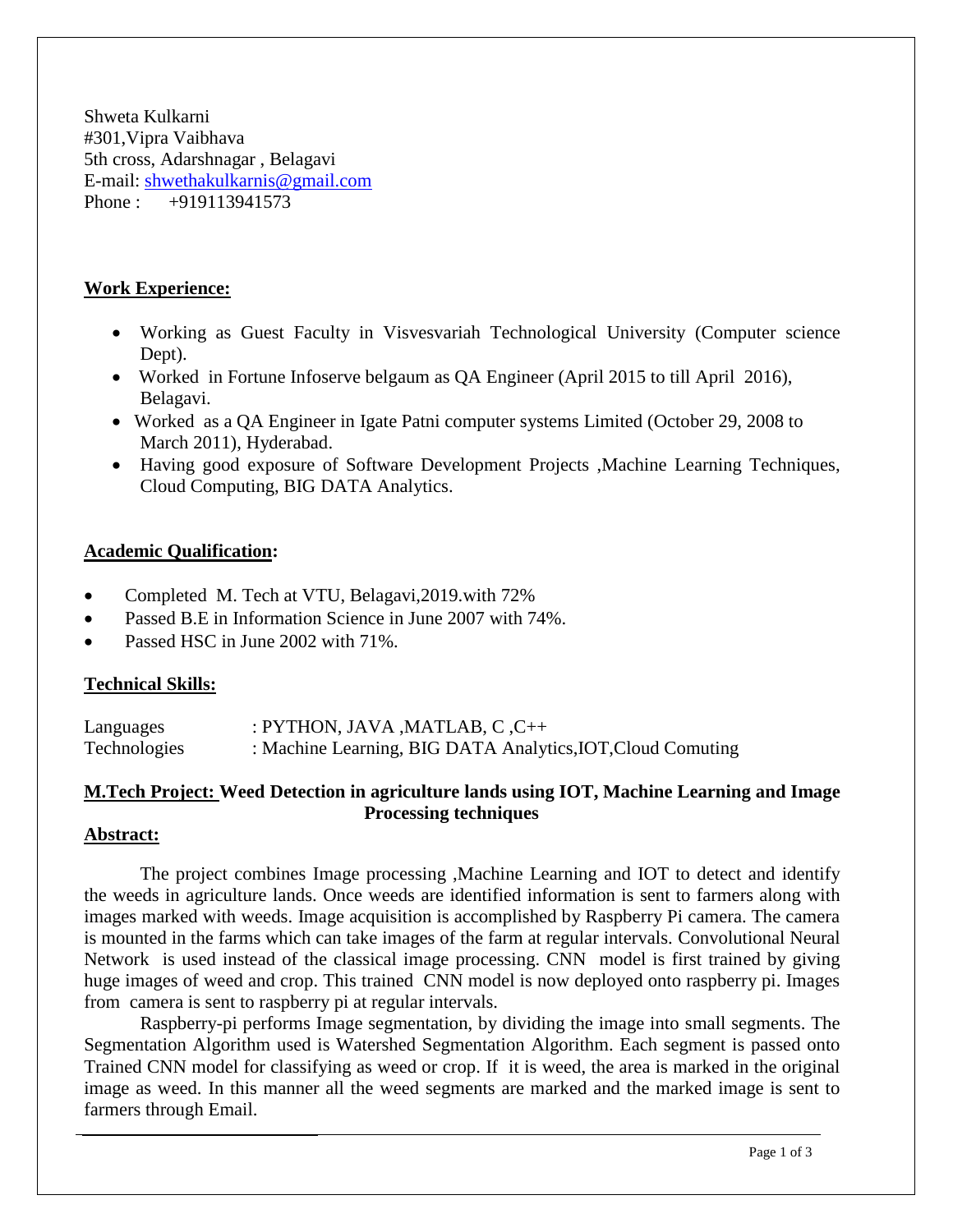## **Projects Handled in Igate Patni hyderabad:**

### Project 1

| Title                 | : Unified Prepaid Support System (UPSS)                               |
|-----------------------|-----------------------------------------------------------------------|
| Type                  | : Testing                                                             |
| Platform              | : AIX 5.3, IBM WAS 6.1, Windows XP, Webspehere                        |
| Software              | : Java, J2EE, Oracle 10g, Web services, SOAP UI 2.0.2, Telnet, WinSCP |
| <b>Billing System</b> | : Comverse IN, BSCS                                                   |
| Client                | : IBM (Vodafone – India)                                              |

| <b>UTHAIR</b> | $\mathbf{L}$ Divi $\mathbf{V}$ volatoric $\mathbf{V}$ - findra) |
|---------------|-----------------------------------------------------------------|
| Duration      | : June -2008 to March -2010                                     |
| Role          | : Test Engineer                                                 |

IBM, the biggest services companies in the world, is now the System Integrator (SI) for Vodafone and runs, maintains and enhances Vodafone Telecom IT system across India. Vodafone Essar is the one of the largest providers of GSM cellular services in India providing services in twenty one telecom circles and is in the process of rolling out in two new circles to have an all India presence in cellular services. Vodafone Essar has a large customer base, geographically distributed at different locations in India, supported by different network elements like IN, HLR, AUC etc systems.

Responsibilities:

- Understanding the requirements/specifications of the client and acts as a sole functional resource.
- Coordinating with the Business Analyst and Technical Architects on the client requirements
- To design test cases for Use Cases under different modules specified in the Requirements.
- Involved in Sanity, functional, System, Regression and API testing.
- Involved in performing UAT testing with Client (IBM/Vodafone)
- Having experience of being on Production support and looking into the operations at the client side

Project 2:

| Title     | : COBAL (Control Over Billing At Last)                         |
|-----------|----------------------------------------------------------------|
| Client    | : Carphone Warehouse, UK                                       |
| Role      | : Sr. Test Engineer                                            |
|           | Organization: Patni Computers Systems Ltd                      |
| Duration  | :March -2010 to March 2011                                     |
| Team Size | $\therefore$ 37                                                |
|           | Environment: Oracle 10g, TOAD 9.1, Web services, WinSCP, CRM - |